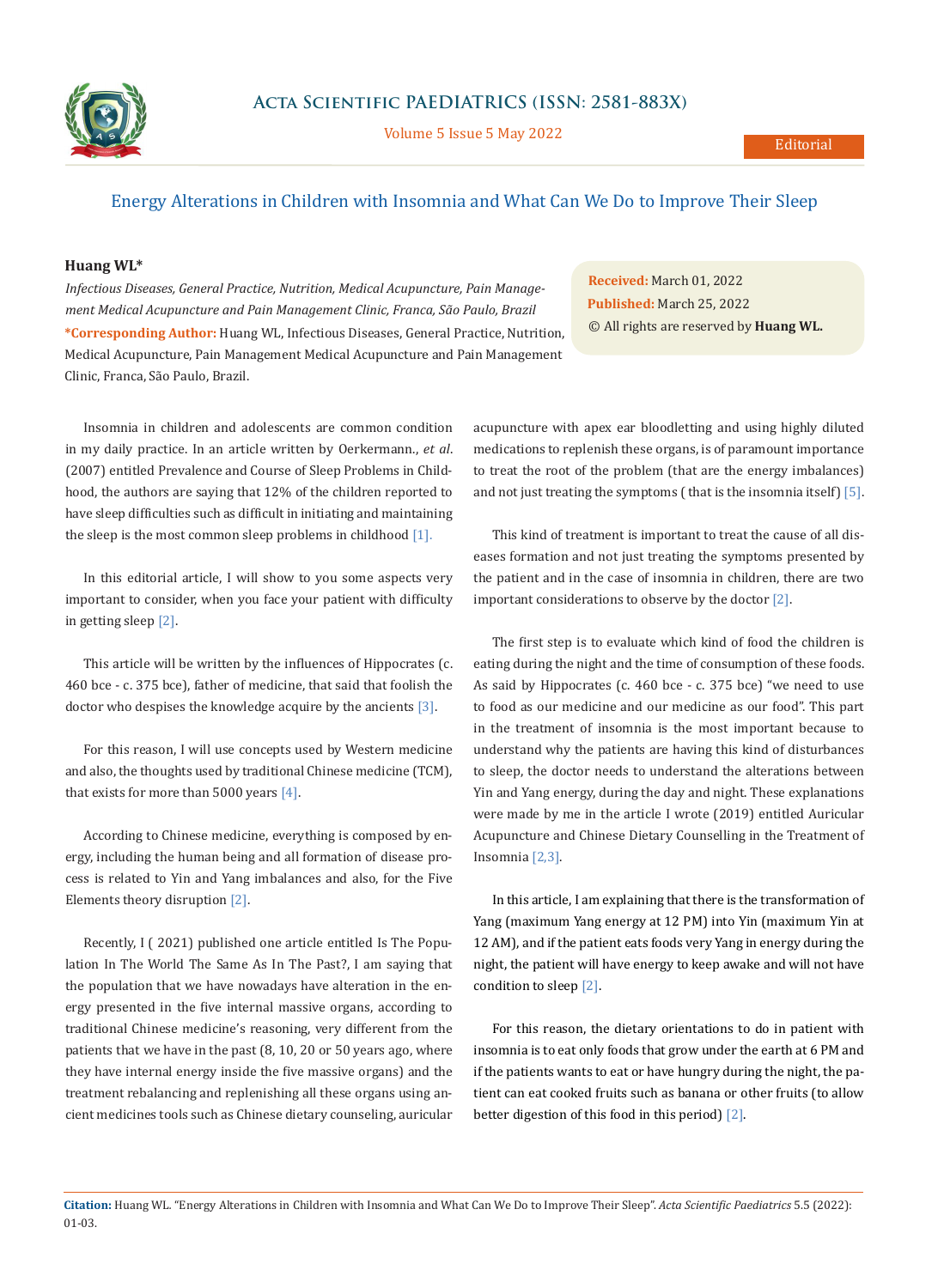The time to eat the dinner is also important to analyze because the digestive tract will not work after 6PM [2].

For this condition, the orientations regarding the ingestion of food during the evening is to eat until 6PM and after, if the patients want to eat something, it is better to cook it and do not eat raw, as raw food is difficult to digest and can cause sleep disturbances in children [2].

It is important to understand that foods that children like to eat such as pizza, lasagna, fried foods, chocolate, honey, melted cheese, popcorn, all foods made by corn should be avoided during the night because can increase the Yang energy and result in insomnia [2].

The second step I usually do is perform auricular acupuncture with apex ear bloodletting (to rebalance the internal energy of Yin, Yang, Qi and Blood and take out the Heat retention, that is responsible for the formation of diverse diseases, in this case, insomnia). This kind of approach in the treatment of insomnia was published in the article Auricular Acupuncture and Chinese Dietary Counselling in the Treatment of Insomnia [2].

The third step in the treatment of children with insomnia, I usually measure the energy of the five internal massive organs (Heart, Spleen. Lungs, Kidney and Liver) because in traditional Chinese medicine, many kinds of energy imbalances can lead to insomnia and depending on each energy imbalances, I will need to orientate the patient which kind of food the patient need to ingest or to avoid keeping the internal energy in balance state [4].

Recently, I attended one patient of 11-year-old with anxiety symptoms but she did not tell me that she had insomnia. After the treatment using acupuncture with apex ear bloodletting and Chinese dietary counseling, she told me that she improved her sleep process because she was sleeping only after 1 or 2 AM and awaking at 11 AM [2].

Another female patient of 22-year-old was presenting insomnia sleeping only after 5 or 6 AM in the morning and awaking at 2PM. All the family's routine was very altered due to this different time to eat the breakfast, the lunch the dinner. She was eating many popcorns during the night and I orientate her to avoid to eat this kind of food during the night. She improved very much only changing the dietary aspects but also, she was performing acupuncture. One day, she claimed that her insomnia still not treated and what I found in her daily routine, was that she was using chamomilla tea with the intention to sleep [2].

Chamomile tea has the potential to cause the Gallbladder energy disharmony in Chinese medicine and for this reason, instead to improving, her clinical condition deteriorates with the ingestion of this tea [2].

The Heart is the internal massive organ that is responsible for the sleep process, as I am showing in the article I wrote (2021) entitled What Are the Other Energy Functions of the Heart That We Need to Know Besides It Being a Blood Pump? and for this reason, it is very important to treat the cause and not just using medications to treat these symptoms, that is the insomnia itself  $[6]$ .

It was measured the energy of the five internal five massive organs according to TCM and the result of these measurement revealed that both patients were in the lowest level of energy inside the five internal massive organs (rated one out of eight in any chakras' energy centers, that corresponds to the internal five internal massive organs). Both patients' recovery their sleeping process only using this kind of therapy, not necessitating the use of any highly concentrated medications or any psychotropic medications because the use of any kind of highly concentrated medication will reduce even more this vital energy, that is proved very low and can cause more propensity to have another chronic disease and will not improve the symptoms presented by them. This is because the energy of our population changed from 2015 until today, as I showed in the article Energy Alterations and Chakras' Energy Deficiencies and Propensity to SARS-CoV-2 Infection [7].

For this reason, insomnia in children is only the clinical presentation that something is wrong inside the patients energy's body and the treatment rebalancing and replenishing the energy of these internal five massive organs using Chinese dietary counseling, auricular acupuncture with apex ear bloodletting and systemic acupuncture and replenishing the internal massive organs energy using highly diluted medications according to the theory created by me (2020) entitled Constitutional Homeopathy of the Five Elements Based on Traditional Chinese Medicine and crystal-based medications is very important to treat the cause of insomnia formation and not just treating the symptoms [8].

## **Bibliography**

- 1. Oerkermann L., *et al*[. "Prevalence and course of sleep prob](https://pubmed.ncbi.nlm.nih.gov/17969471/)lems in childhood". *Sleep* [10 \(2007\): 1371-1377.](https://pubmed.ncbi.nlm.nih.gov/17969471/)
- 2. [Huang WL. "Auricular Acupuncture and Chinese Dietary Coun](https://www.researchgate.net/publication/352367639_Auricular_Acupuncture_and_Chinese_Dietary_Counselling_in_the_Treatment_of_Insomnia)[selling in the Treatment of Insomnia".](https://www.researchgate.net/publication/352367639_Auricular_Acupuncture_and_Chinese_Dietary_Counselling_in_the_Treatment_of_Insomnia) *Archives of Neurology [and Neuro Disorders](https://www.researchgate.net/publication/352367639_Auricular_Acupuncture_and_Chinese_Dietary_Counselling_in_the_Treatment_of_Insomnia)* 3.1 (2020): 01-11.
- 3. [Craik E. "The "Hippocratic" Corpus: Content and Context".](https://www.routledge.com/The-Hippocratic-Corpus-Content-and-Context/Craik/p/book/9781138021716) *Routledge* [\(2014\): 344.](https://www.routledge.com/The-Hippocratic-Corpus-Content-and-Context/Craik/p/book/9781138021716)

02

**Citation:** Huang WL*.* "Energy Alterations in Children with Insomnia and What Can We Do to Improve Their Sleep". *Acta Scientific Paediatrics* 5.5 (2022): 01-03.